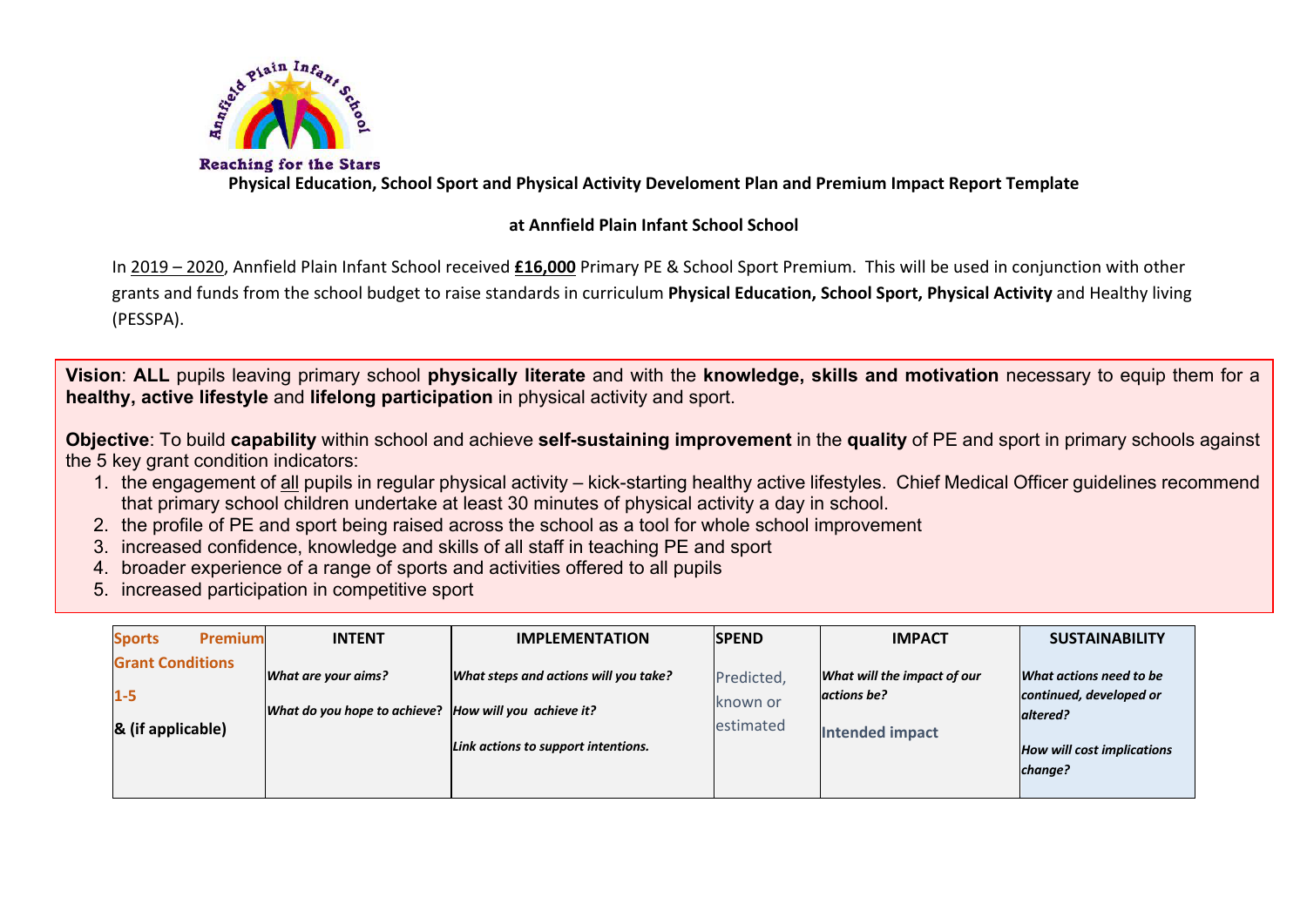

|                                                                                                                                                                                                                                                                                                       | Reaching for the Stars                                                                        |                                                                                                                                                                                                                                             |         |                                                                       |                                                                                                             |
|-------------------------------------------------------------------------------------------------------------------------------------------------------------------------------------------------------------------------------------------------------------------------------------------------------|-----------------------------------------------------------------------------------------------|---------------------------------------------------------------------------------------------------------------------------------------------------------------------------------------------------------------------------------------------|---------|-----------------------------------------------------------------------|-------------------------------------------------------------------------------------------------------------|
|                                                                                                                                                                                                                                                                                                       |                                                                                               |                                                                                                                                                                                                                                             |         |                                                                       | What considerations will you<br>make for the next academic<br>year or developmental cycle?                  |
| The engagement<br>of all pupils in<br>regular physical<br>activity - kick-<br>starting healthy<br>active lifestyles.<br><b>Chief Medical</b><br>Officer guidelines<br>recommend that<br>primary school<br>children<br>undertake at<br>least 30 minutes<br>of physical<br>activity a day in<br>school. | Purchase new<br>PE equipment<br>to replace<br>dated and<br>broken stock                       | <b>Balls</b><br>Dodgeballs<br><b>Beanbags</b><br>SAQ equipment<br><b>Bibs</b><br><b>Tennis Balls</b><br><b>Rugby Balls</b><br><b>Replace Mats</b><br>Cones<br>Gymnastic equipment<br>Football goals<br><b>Slaloms</b><br>Small rubber balls | £1000   | Lessons will be accurately<br>resources to reflect the<br>curriculum. | Update and purchase<br>new equipment needed<br>to deliver activities on<br>the yard.<br>Audit PE equipment. |
|                                                                                                                                                                                                                                                                                                       | Coach employed to<br>deliver after school sports <i>Appointment</i><br>clubs across the Year. | Training and vision sharing<br>Advertise and monitor sports clubs                                                                                                                                                                           | £2-3000 | After school sports<br>provision will be regular and<br>robust.       | Teachers supplementing<br>the provison.<br>Long term development.                                           |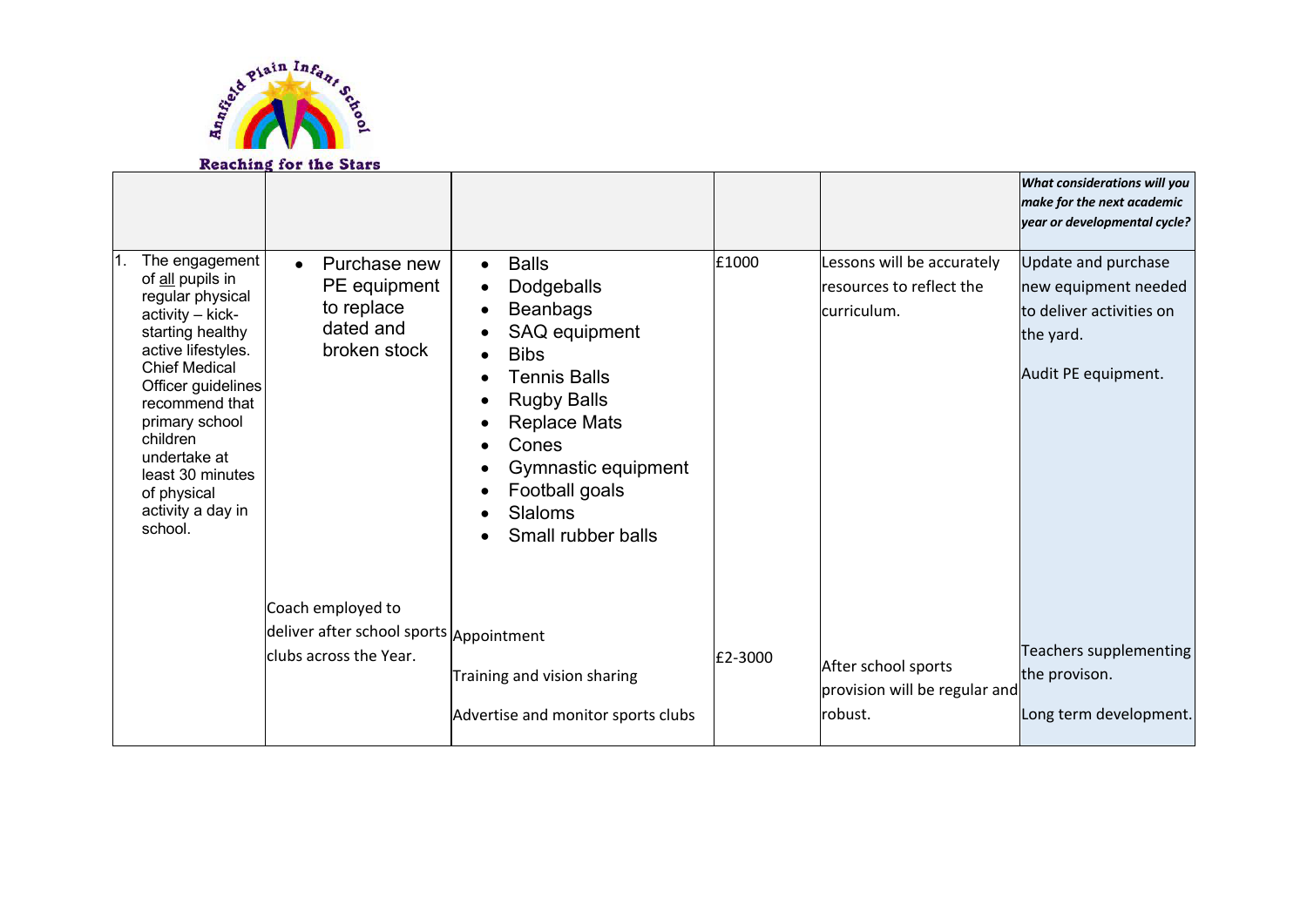

|                                                           | Reaching for the Stars                  |                                                                           |            |                                                        |                               |
|-----------------------------------------------------------|-----------------------------------------|---------------------------------------------------------------------------|------------|--------------------------------------------------------|-------------------------------|
|                                                           |                                         | Consult children and families about<br>what they want in their clubs over |            |                                                        |                               |
|                                                           |                                         | the year                                                                  |            |                                                        |                               |
| 2.<br>and sport being                                     | The profile of PE   Whole school sports | Whole school sports week. Classes to £1000                                |            | <b>July 2021</b>                                       | Maintenance/ keeping          |
| raised across the<br>school as a tool<br>for whole school | week.                                   | take part in a range of sports and<br>physical activities.                |            |                                                        | up of stock.                  |
| improvement                                               |                                         | <b>HoOP Starz</b>                                                         |            |                                                        |                               |
|                                                           |                                         | Skip 2B Fit                                                               |            |                                                        |                               |
|                                                           |                                         | Archery                                                                   |            |                                                        |                               |
|                                                           |                                         | <b>Climbing Wall</b>                                                      |            |                                                        |                               |
|                                                           |                                         | Obstacle Course running                                                   | £500       | To raise the profile of PE<br>and sport across school. |                               |
|                                                           |                                         |                                                                           | Award fees |                                                        |                               |
|                                                           | Assembly PE Award                       | Children chosen for commitment and<br>development in Curriculum PE        |            | Raise profile                                          | Embedded in school<br>culture |
|                                                           |                                         |                                                                           |            |                                                        |                               |
|                                                           |                                         |                                                                           |            |                                                        |                               |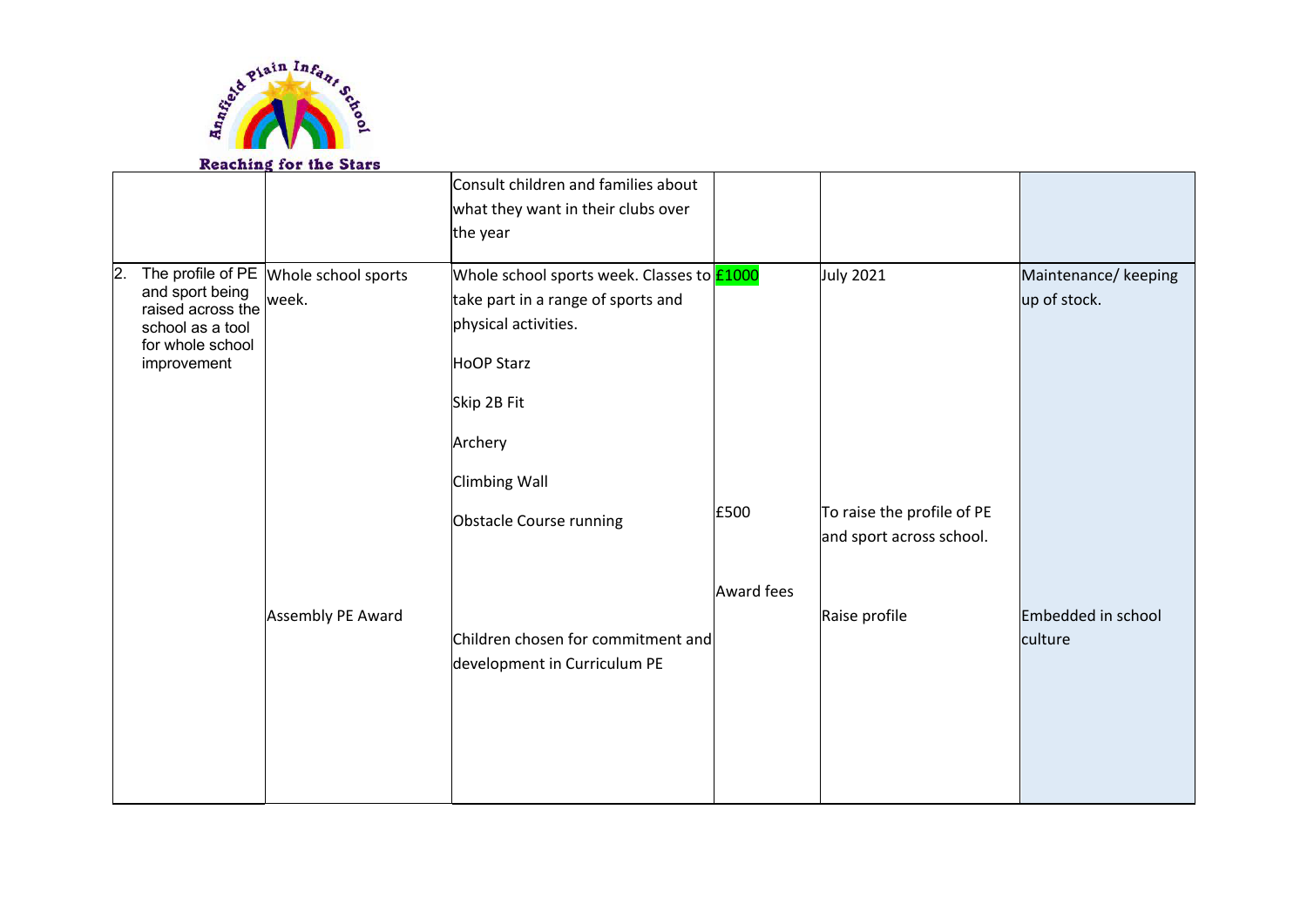

## **Reaching for the Stars**

|                                                                                                        | Commando Joes                                                                                                                                                             | Introduce program in Summer 1<br>(First training opportunity)                               | £1200                                                                  |                                                                                                                                           | Become part of the<br>curriculum in the long<br>term.                |
|--------------------------------------------------------------------------------------------------------|---------------------------------------------------------------------------------------------------------------------------------------------------------------------------|---------------------------------------------------------------------------------------------|------------------------------------------------------------------------|-------------------------------------------------------------------------------------------------------------------------------------------|----------------------------------------------------------------------|
| ΙЗ.<br>increased<br>confidence,<br>knowledge and<br>skills of all staff in<br>teaching PE and<br>sport | Staff work along side<br>Coaches from SLA.<br><b>SLA</b>                                                                                                                  | SLA Provide coaching levels and CPD. E3600<br>Professional networks.                        |                                                                        | Children will benefit from<br>upskilled staff delivering<br>sessions and the purchase<br>of better equipment.                             | Over next 2 years,<br>teachers to take over<br>delivery of PE fully. |
| 4.<br>broader<br>experience of a<br>range of sports<br>and activities<br>offered to all<br>pupils      | Purchase equipment to<br>enhance PE lessons and<br>school clubs.<br>Attend the various SLA<br>festivals across the<br>calendar.<br>Year 2 swimming SLA<br>across the year | Ball, cones, bibs, hurdles, SAQ<br>equipment, Sound system for games<br>land dance lessons. | <b>SLA Price</b><br>Transport fees<br>£4000<br>Transportation<br>costs | Resources and equipment<br>utilised in PE and after<br>school clubs. Equipment<br>bags used to increase<br>activity levels during breaks. |                                                                      |